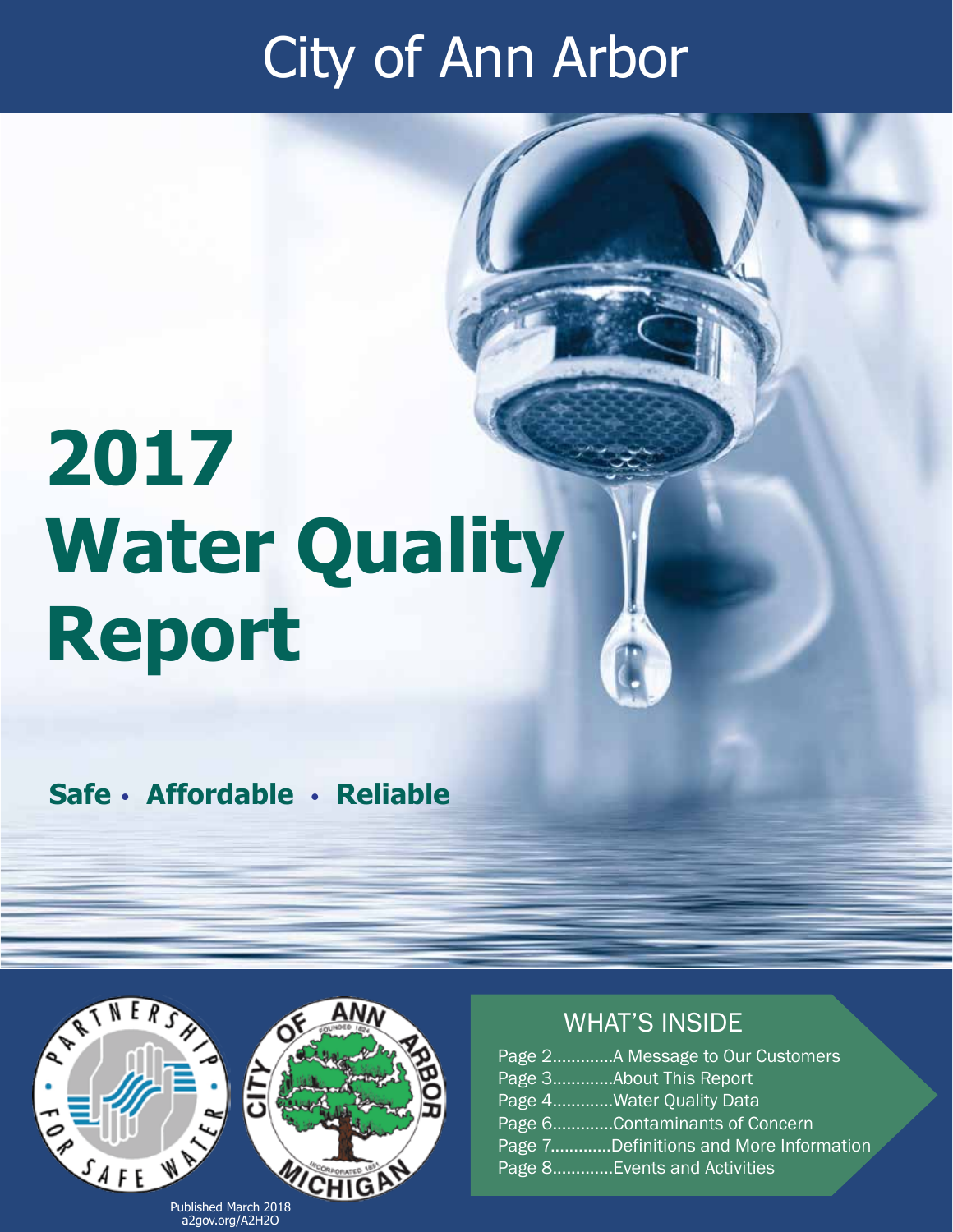### *A Message to Our Customers*

We, at the City of Ann Arbor Water Treatment Services Unit, are pleased to share with you our annual drinking water quality report. The U.S. Environmental Protection Agency (EPA) and Michigan Department of Environmental Quality (MDEQ) require that all water suppliers produce an annual report that informs its customers about the quality of their drinking water. This report explains where your drinking water comes from, what is in it and how we keep it safe.

Last year I wrote about our long term infrastructure needs. This continues to be a focus for the utility. In order to prepare for future capital investment, the City has recently completed a study that reviewed the water and sewer rate structures to ensure that all of our customers are being charged for the services that the utility provides, and that future rate adjustments will be sufficient to finance our capital improvement plans. In the Spring of 2018, this revised rate structure will be presented to City Council for their consideration and adoption. Examples of future capital projects include replacing water mains in areas that experience a large number of main breaks and/or water quality problems, as well as replacing parts of the Water Treatment Plant that date back to 1938.

As you may remember, the City of Ann Arbor won the Best Tasting Water in Michigan in 2016 and was fortunate enough to repeat as the winner in 2017. The City is the only utility in Michigan to have won this award three times since its inception in 1985. In June of 2017, at the American Water Works Association Conference in Philadelphia, the City competed against over 40 utilities from around the country and Canada (winners from many of the states and several Canadian provinces) and finished in 4th place, which is the closest that a Michigan utility has ever come to winning this event.

While it is an honor to be known for great tasting water, it is more important that the water delivered every day to our customers is of the highest quality. In order to meet this standard the City performs over 145,000 water quality tests every year, and staff continually work to ensure safe, reliable water is delivered to your home or business every day. The City also participates in the Partnership for Safe Water Program which is a voluntary program that sets more stringent water quality goals than required by both the State of Michigan and EPA.



If you have the opportunity, please contact us for a group tour or attend our annual open house on May 5, 2018, which is free to the public. These are great opportunities to learn more about your drinking water.

If you have questions about this report, or water quality in the City of Ann Arbor, please contact us at (734) 794-6426 or email us at water@a2gov.org or visit us on the web at www.a2gov.org/a2h2o*.*

Sincerely,

BuD Styr

Brian Steglitz, PE Manager of Water Treatment Services

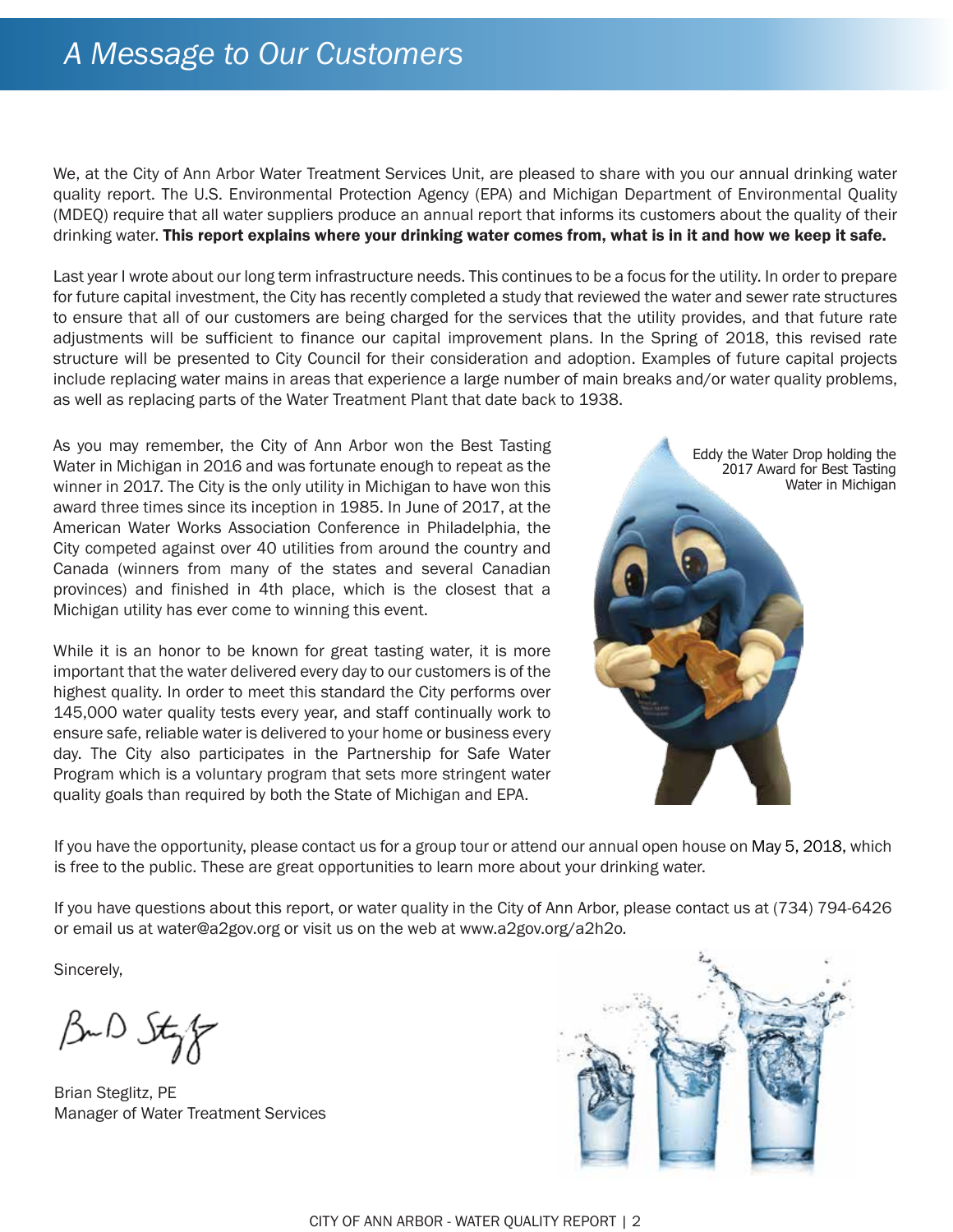## *About This Report*

In the following pages, you will find an overview of the required and voluntary water testing programs that protect our drinking water system. In order to ensure that tap water is safe to drink, EPA prescribes regulations which limit the amount of certain contaminants in water provided by public water systems. FDA regulations establish limits for contaminants in bottled water which must provide the same protection for public health. Drinking water, including bottled water, may reasonably be expected to contain at least small amounts of some contaminants. The presence of contaminants does not necessarily indicate that water poses a health risk. More information about contaminants and potential health effects can be obtained by calling the EPA's Safe Drinking Water Hotline at (800) 426-4791.



The City of Ann Arbor's source water is comprised of both surface and ground water sources. About 85% of the water supply comes from the Huron River with the remaining 15% provided by multiple wells. The water from both sources is blended at the Water Treatment Plant.

*Photo of Barton Pond by Greg Croasdill*

#### How Do Sources of Drinking Water Become Polluted?

The sources of drinking water - both tap water and bottled water - include rivers, lakes, streams, ponds, reservoirs, springs, and wells. As water travels over the surface of the land or through the ground, it dissolves naturally-occurring minerals and, in some cases, radioactive material, and can pick up substances resulting from the presence of animals or from human activity.

Contaminants that may be present in source water include:

- Microbial contaminants, such as viruses and bacteria, which may come from sewage treatment plants, septic systems, agricultural livestock operations, and wildlife.
- Inorganic contaminants, such as salts and metals, which can be naturally-occurring or result from urban stormwater runoff, industrial, or domestic wastewater discharges, oil and gas production, mining, or farming.
- Pesticides and herbicides, which may come from a variety of sources such as agriculture, urban stormwater runoff, and residential uses.
- Organic chemical contaminants, including synthetic and volatile organic chemicals, which are by-products of industrial processes and petroleum production, and can also come from gas stations, urban stormwater runoff, and septic systems.
- Radioactive contaminants, which can be naturally occurring or be the result of oil and gas production and mining activities.

#### Source Water Assessment Program

Federal regulations require states to develop and implement Source Water Assessment Programs (SWAP) to compile information about any potential sources of contamination to their source water supplies. This information allows us to better protect our drinking water sources. In 2004, the MDEQ performed a Source Water Assessment on the City's system. To obtain a copy of the assessment, request one by calling (734) 794-6426.

In 2017, the City completed a Surface Water Intake Protection Plan (SWIPP), addressing an efficient and economical means of source water protection allowing the City to continue to produce high quality drinking water. Implementation of this plan continues through system-wide data collection and monitoring, community staff training, contingency planning, public outreach, and vegetation management. If you have further questions about the City's SWIPP, please see the City's website at: www.a2gov.org/departments/systems-planning/programs/Pages/SWIPP.aspx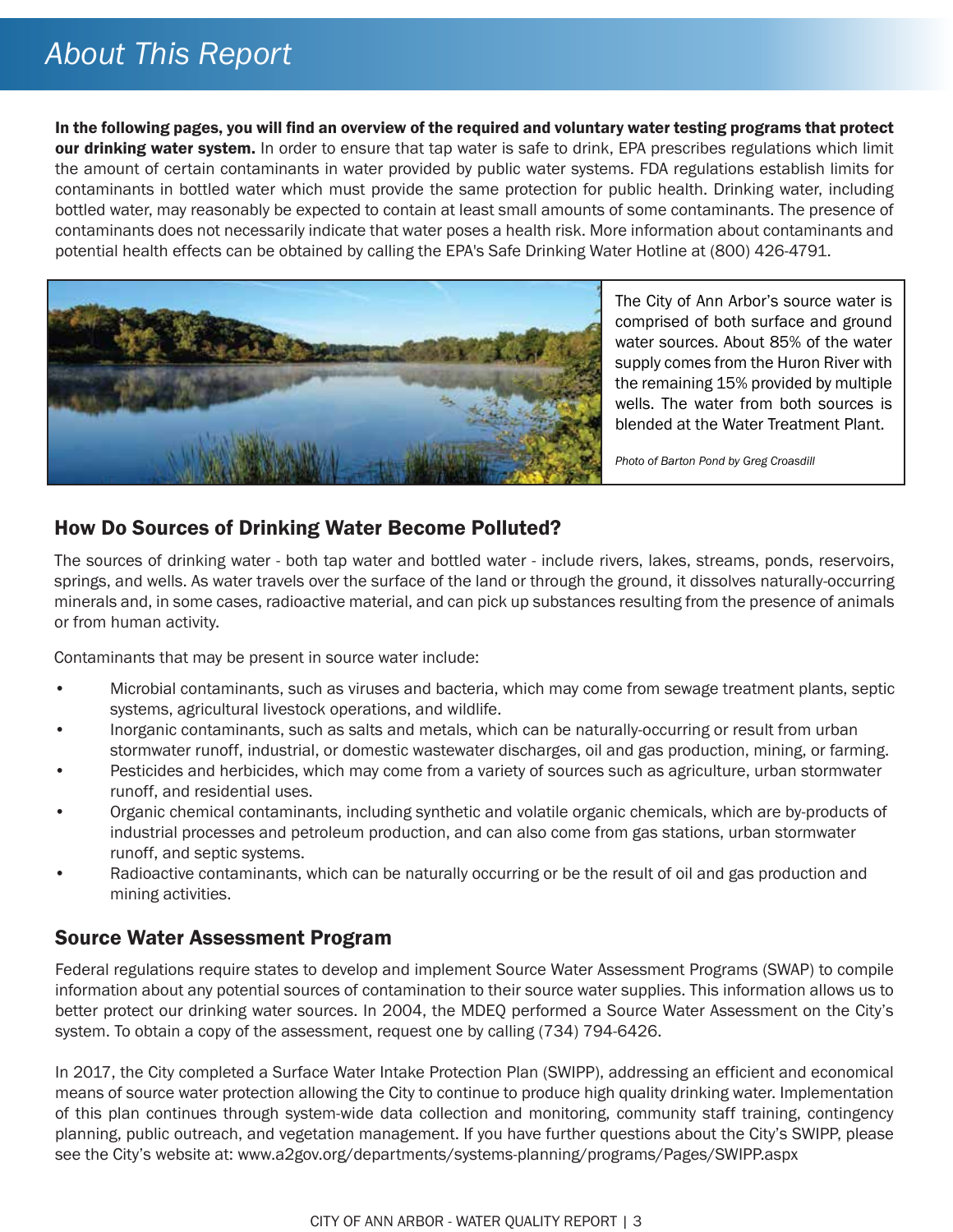## *Water Quality Data*

The City of Ann Arbor is committed to providing exceptional water quality. We routinely monitor for contaminants in your drinking water according to federal and state standards. Many additional parameters were tested, but not detected, and are not included in this report. This report includes information on all regulated drinking water parameters detected during calendar year 2017. We are required to monitor for certain contaminants less than once per year because the concentration of these contaminants are not expected to vary significantly from year to year.

#### **Parameter Detected Your Water Results Regulatory Requirements Likely Source Likely Source Likely Source Likely Source Detected Results Range EPA GOAL MCL, TT, or MRDL MCLG or MRDLG Disinfection Byproducts, Disinfectant Residuals, and Disinfection Byproduct Precursors** Bromate 3.8 ppb <sup>1</sup> ND – 10.6 ppb 10 0 Byproduct of ozone disinfection Chloramines<sup>3</sup> 2.4 ppm<sup>1</sup> 0.17 – 3.4 ppm MRDL: 4 MRDLG: 4 Disinfectant added at Water Plant Haloacetic Acids  $(HAA5)^3$  5.0 ppb <sup>2</sup> ND – 8.0 ppb 60 N/A Byproduct of disinfection Total Organic Carbon (TOC) 57% removed <sup>1</sup> <sup>49</sup> – 64% removed TT: 25% minimum TT: 25% minimum<br>removal N/A Naturally present in the environment Total Trihalomethanes TOtal Hinarchitectualies  $\begin{array}{|c|c|c|c|c|c|c|c|}\n\hline\n3.9 & ppb^2 & 1.4 & -4.7 & ppb & 80 & N/A & \text{Byproduct of disinfection}\n\hline\n\end{array}$ **Radiochemical Contaminants (tested in 2017)** Gross Alpha 0.817 ± 1.35 pCi/L N/A 15 0 Erosion of natural deposits Radium 226 and 228 1.39 ±0.91 pCi/L N/A 5 5 0 Erosion of natural deposits **Inorganic Contaminants** Arsenic 1.1 ppb N/A 10 10 0 Erosion of natural deposits Barium 18.3 ppb | N/A | 2000 | 2000 | Erosion of natural deposits Chromium (total) <1 ppb N/A 100 100 Discharge from steel and pulp mills; erosion of natural deposits Fluoride 1.0.85 ppm 0.52 – 0.85 ppm 4 4 Erosion of natural deposits; water additive which promotes strong teeth Nitrate 10 0.8 ppm 0.2 – 0.8 ppm 10 10 10 Runoff from fertilizer use; leaching from septic tanks and sewage Nitrite 1 0.031 ppm ND – 0.031 ppm 1 1 Runoff from fertilizer use; leaching from septic tanks and sewage **Microbiological Contaminants** Total Coliform<sup>3</sup> 6 positives out of 6 positives out of  $131$  tested in Oct. 0 – 4.6% TT:  $\leq$  5% positive  $N/A$  Naturally present in the environment Turbidity 0.20 NTU 100% of samples ≤0.3 NTU 1 NTU and 95% of  $\begin{array}{c|c}\n 1 \text{ N10 and } 95\% \text{ of } \\
\text{Samples } \leq 0.3 \text{ NTU}\n \end{array}$  N/A Naturally present in the environment **2017 Lead and Copper Results from Customer Faucets** Copper4 100 ppb (90% of samples ≤ this level) 0 out of 62 (number of sites above action level) 1300 1300 Corrosion of household plumbing Lead4 3 ppb (90% of samples  $\leq$ this level) 0 out of 62 (number of sites above action level) 15 0 0 Corrosion of household plumbing

#### Regulated Contaminants Detected (abbreviations and definitions on page 7)

<sup>1</sup> highest running annual average  $\frac{2}{3}$  highest locational running annual average  $\frac{3}{3}$  measured in the distribution system

<sup>4</sup> Lead and Copper are regulated by action levels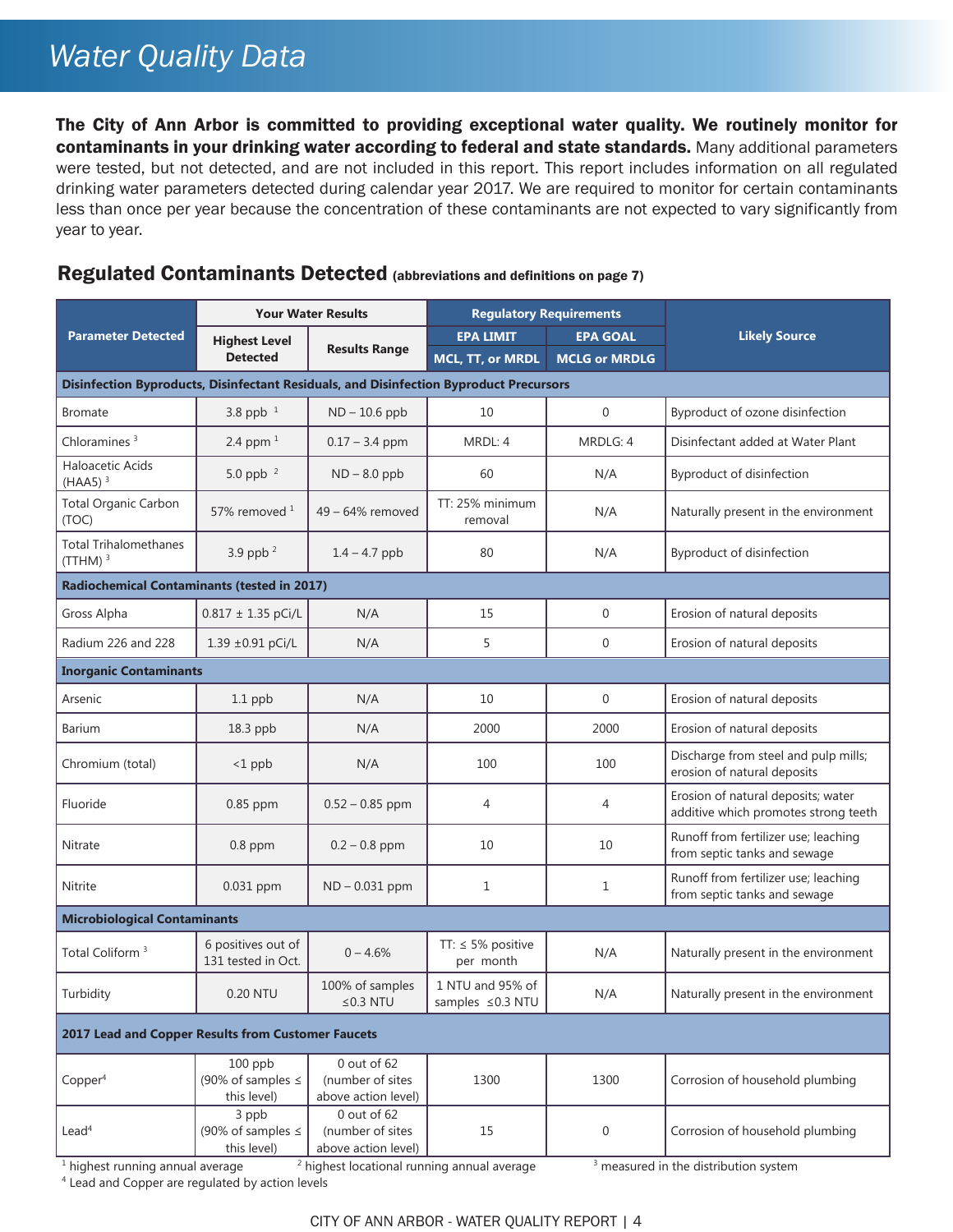## *Water Quality Data*

#### 2017 Special Monitoring

| <b>Parameter Detected</b>                        | <b>Your Water Results</b>                 |                  |                                                                                      |  |  |  |  |  |
|--------------------------------------------------|-------------------------------------------|------------------|--------------------------------------------------------------------------------------|--|--|--|--|--|
| (units)                                          | <b>Average level</b><br>Range<br>detected |                  | <b>Likely Source</b>                                                                 |  |  |  |  |  |
| 1,4-Dioxane (ppb) $1$                            | < 0.07                                    | N/A              | Groundwater contamination from manufacturing process and landfills                   |  |  |  |  |  |
| N-Nitrosodimethylamine<br>$(NDMA)$ $(ppb)$       | < 0.48                                    | N/A              | Byproduct of disinfection                                                            |  |  |  |  |  |
| Perchlorate (ppb)                                | < 0.54                                    | N/A              | Nitrate fertilizer runoff; contamination from industrial manufacturing process       |  |  |  |  |  |
| Sodium (ppm)                                     | 62                                        | $47 - 73$        | Erosion of natural deposits; road salt and water softeners                           |  |  |  |  |  |
| Perfluorooctanesulfonic Acid<br>(PFOS) (ppb) $2$ | 0.0029                                    | $ND -$<br>0.0079 | Consumer products such as Teflon, Scotch Guard, Stain Master, and firefighting foam. |  |  |  |  |  |
| Perfluorooctanoic Acid<br>(PFOA) (ppb) $2$       | 0.0012                                    | $ND -$<br>0.0036 | Consumer products such as Teflon, Scotch Guard, Stain Master, and firefighting foam. |  |  |  |  |  |

<sup>1</sup>To date, no 1,4-Dioxane has ever been detected in the municipal drinking supply. Additional information can be found at Michigan.gov/deq

*<sup>2</sup> EPA health advisory level for PFOS and PFOA combined is 0.07 ppb*

#### PFOS & PFOA

Perfluoroalkyl substances (PFAS) have been widely used in manufacturing cookware, food packaging, clothing, carpeting, personal care products, firefighting foams, and other applications. Once introduced into the environment, PFAS are highly persistent and may be linked to adverse human health effects. In Michigan, the issue has been highlighted in the news because there are several communities where these compounds were detected in drinking water at low levels.

The Environmental Protection Agency (EPA) has required the City of Ann Arbor to test for PFAS as part of an unregulated contaminant monitoring rule. In 2016 the EPA issued a health advisory level of 0.07 parts per billion (ppb) for the combined amount of two PFAS compounds, perfluorooctanesulfonic acid (PFOS) and perfluorooctanoic acid (PFOA). All the City's results in treated water for these compounds are below the EPA health advisory level. The City is investigating alternate methods of removing PFAS using activated carbon should additional treatment be required.



#### Other Water Quality Parameters of Interest

| <b>Parameter</b>                        | <b>Your Water Results</b>    |                    | <b>Parameter</b>                     | <b>Your Water Results</b>           |                  |  |
|-----------------------------------------|------------------------------|--------------------|--------------------------------------|-------------------------------------|------------------|--|
| <b>Detected</b><br>(units)              | Average<br>level<br>detected | Range              | <b>Detected</b><br>(units)           | <b>Average</b><br>level<br>detected | Range            |  |
| Alkalinity, total<br>(ppm as $CaCO3$ )  | 63                           | $40 - 125$         | Magnesium (ppm)                      | 14                                  | $10 - 20$        |  |
| Aluminum (ppm)                          | 0.012                        | N/A                | Manganese (ppb)                      | 1.0                                 | N/A              |  |
| Ammonia as N<br>(ppm)                   | < 0.10                       | $< 0.10 -$<br>0.18 | Mercury (ppb)                        | < 0.20                              | N/A              |  |
| Arsenic (ppb)                           | 1.1                          | N/A                | Non-Carbonate<br>Hardness (ppm)      | 74                                  | $26 - 117$       |  |
| Calcium (ppm                            | 34                           | $19 - 69$          | pH (S.U.)                            | 9.3                                 | $8.9 - 9.5$      |  |
| Chloride (ppm)                          | 111                          | $75 - 148$         | Phosphorus, total<br>(ppm)           | 0.25                                | $0.10 -$<br>0.43 |  |
| Conductivity<br>$(\mu m \text{hos/cm})$ | 611                          | $479 - 749$        | Potassium (ppm)                      | 2.6                                 | N/A              |  |
| Hardness (CaCO <sub>3</sub> )<br>(ppm)  | 137                          | $96 - 210$         | Sulfate (ppm)                        | 54                                  | $37 - 73$        |  |
| Hardness (CaCO <sub>3</sub> )<br>(qpq)  | 8.0                          | $5.6 - 12.3$       | Temperature<br>(° Celsius)           | 15.5                                | $7.0 - 26.6$     |  |
| Iron (ppm)                              | < 0.1                        | N/A                | Total solids (ppm)                   | 355                                 | $286 - 418$      |  |
| Lead (ppb)                              | <1.0                         |                    | Zinc (ppb)                           | < 5.0                               | N/A              |  |
| (at Water Treatment<br>Plant tap)       |                              | N/A                | $1$ Nitrite in<br>distribution (ppm) | 0.013                               | $ND - 0.28$      |  |

<sup>1</sup> Nitrite in the distribution system comes from the decomposition of the chloramine disinfectant. Its *concentration is a function water age and increased temperature. Levels are highest in August and September in places far from the plant where the flow is low.*

The table above contains both regulated and unregulated contaminants. Unregulated contaminants are those for which EPA has not established drinking water standards. Monitoring helps EPA to determine where certain contaminants occur and whether it needs to regulate those contaminants.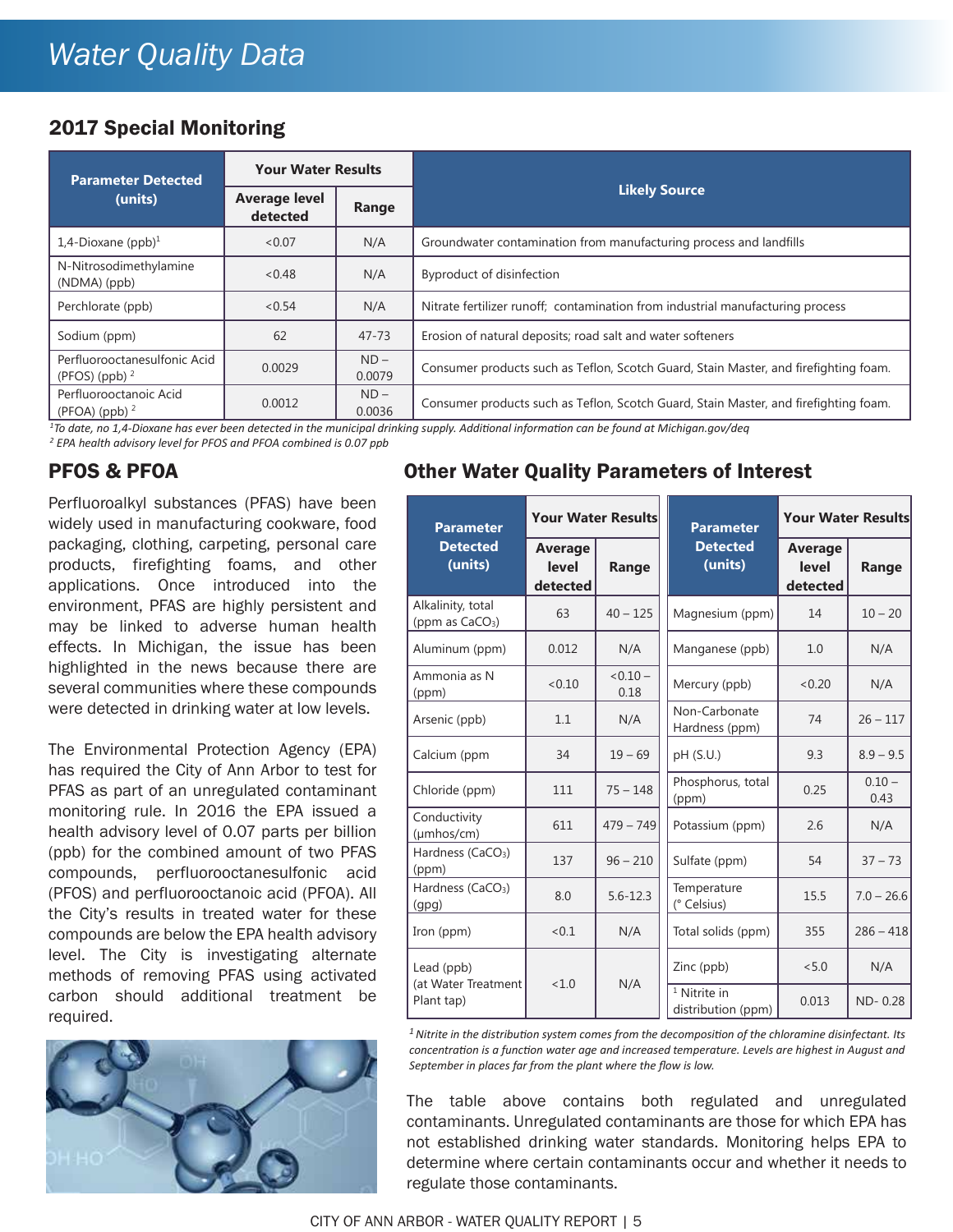#### Lead

If present, elevated levels of lead can cause serious health problems, especially for pregnant women and young children. Lead in drinking water is primarily from materials and components associated with service lines and home plumbing. The City of Ann Arbor is responsible for providing high quality drinking water, but cannot control the variety of materials used in plumbing components. In 2017, the City completed a project to remove the last remaining lead components of City-owned service lines.

When your water has been sitting for several hours, you can minimize the potential for lead exposure by flushing your tap for 30 seconds to 2 minutes before using water for drinking or cooking. If you are concerned about lead in your water, you may wish to have your water tested. Information on lead in drinking water, testing methods, and steps you can take to minimize exposure is available for the Safe Drinking Water Hotline at (800) 426-4791 or on the EPA Web site:

(http://water.epa.gov/drink/info/lead/index.cfm)



#### Cryptosporidium

Cryptosporidium is a microbial pathogen found in surface water throughout the U.S. Although filtration removes Cryptosporidium, the most commonly used filtration methods cannot guarantee 100% removal. Our testing indicates the presence of these organisms in our source water, but not in the finished water. Current test methods do not allow us to determine if the detected organisms are capable of causing disease, or if they are dead. Ingestion of Cryptosporidium may cause cryptosporidiosis, an abdominal infection. Most healthy individuals can overcome the disease within a few weeks. Cryptosporidium must be ingested to cause disease, and it may be spread through means other than drinking water.



#### 1,4-Dioxane

Groundwater in parts of Washtenaw County, including some areas under the City of Ann Arbor and Scio and Ann Arbor Townships, is polluted with the industrial solvent 1,4-Dioxane. This is due to Gelman Sciences' (now Danaher Corporation) improper disposal of wastewater containing the chemical between 1966 and 1986. As a result of their actions, the chemical seeped through soil and rock layers into the groundwater and has since spread. It is important to note, however, that Ann Arbor's drinking water is safe. To date, no 1,4-Dioxane has ever been detected in the municipal drinking water supply. Additional information can be found at Michigan.gov/deq.

#### Do I Need to Take Any Special Precautions?

Some people may be more vulnerable to contaminants in drinking water than the general population. Immuno-compromised persons such as persons with cancer undergoing chemotherapy, persons who have undergone organ transplants, people with HIV/AIDS or other immune system disorders, some elderly, and infants can be particularly at risk from infections. These people should seek advice about drinking water from their health care providers. EPA/CDC guidelines on appropriate means to lessen the risk of infection by Cryptosporidium and other microbial contaminants are available from the Safe Drinking Water Hotline at (800) 426-4791.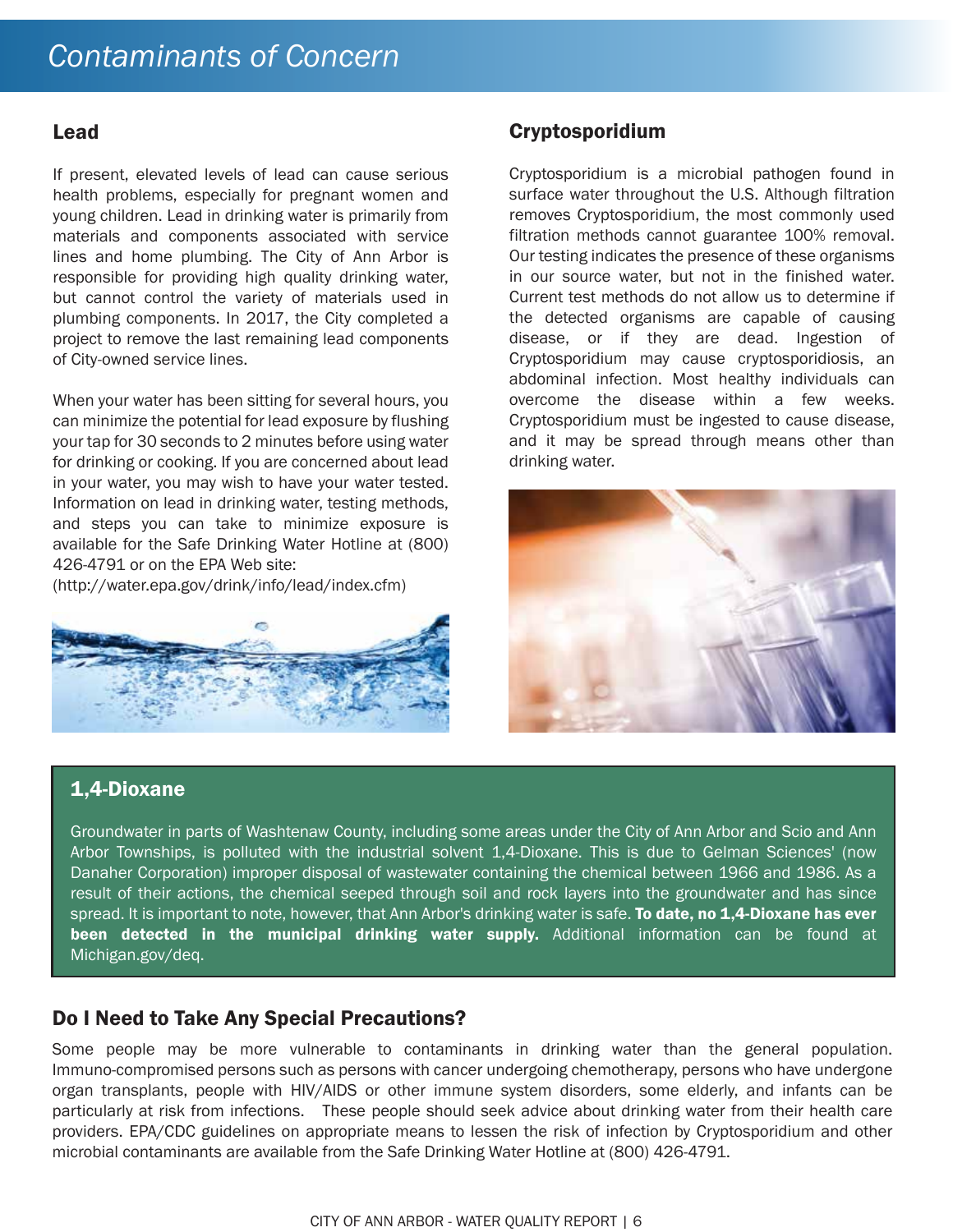#### Abbreviations and Definitions

Action Level (AL): The concentration of a contaminant, which, if exceeded, triggers treatment or other requirements which a water system must follow.

CaCO<sub>3</sub>: Calcium carbonate

gpg (Grains per Gallon): A unit of water hardness defined as 1 grain (64.8 milligrams) of calcium carbonate dissolved in one US gallon of water (3.785 L). This is a term often used by appliance manufacturers.

MCL (Maximum Contaminant Level): The highest level of a contaminant that is allowed in drinking water. MCLs are set as close to the MCLGs as feasible using the best available treatment technology.

MCLG (Maximum Contaminant Level Goal): The level of a contaminant in drinking water below which there is no known or expected risk to health. MCLGs allow for a margin of safety.

MRDL (Maximum Residual Disinfectant Level): The highest level of a disinfectant allowed in drinking water. There is convincing evidence that addition of a disinfectant is necessary for control of microbial contaminants.

MRDLG (Maximum Residual Disinfectant Level **Goal):** The level of a drinking water disinfectant below which there is no known or expected risk to health. MRDLGs do not reflect the benefits of the use of disinfectants to control microbial contaminants.

#### N/A: Not Applicable

ND: Not detected at or above the minimum reporting level - laboratory analysis indicates that the constituent is not present.

NTU (Nephelometric Turbidity Units): Turbidity is a measure of the cloudiness of the water. We monitor it because it is a good indicator of the effectiveness of our filtration system.

pCi/L: picocuries per liter (a measure of radioactivity).

ppm (1 part per million) or mg/L (milligrams per **liter):** corresponds to one minute in two years or a single penny in \$10,000. 1 ppm = 1000 ppb.

ppb (1 part per billion) or µg/L (micrograms per liter): corresponds to one minute in 2,000 years, or a single penny in \$10,000,000

S.U.: Standard Units

TT (Treatment Technique): A required process intended to reduce the level of a contaminant in drinking water.

We invite public participation in decisions that affect drinking water quality!

Attend a City Council meeting if you would like to learn more about issues affecting our community. City Council meets at 7:00 p.m. on the 1st and 3rd Monday of every month in the City Hall Council Chambers, 2nd floor of Larcom City Hall, 301 East Huron Street.

A full calendar of events is available at a2gov.org.

#### Water By the Numbers

The Water Treatment Plant runs 24/7/365!

At the Water Treatment Plant, about 5 billion gallons of water are processed annually, over 145,000 tests are run each year, and over 125,000 people rely on the water that is processed at the City of Ann Arbor Water Treatment Plant.

City of Ann Arbor Public Works maintains approximately 500 miles of water distribution pipes.



**Printed copies are available.** Please share this report with all people who drink this water, especially those who may not have received this notice directly (for example, people in apartments, nursing homes, schools and businesses). You can do this by posting this notice in a public place or distributing copies by hand and mail. To receive a printed copy of this report, please call (734) 994-2700.